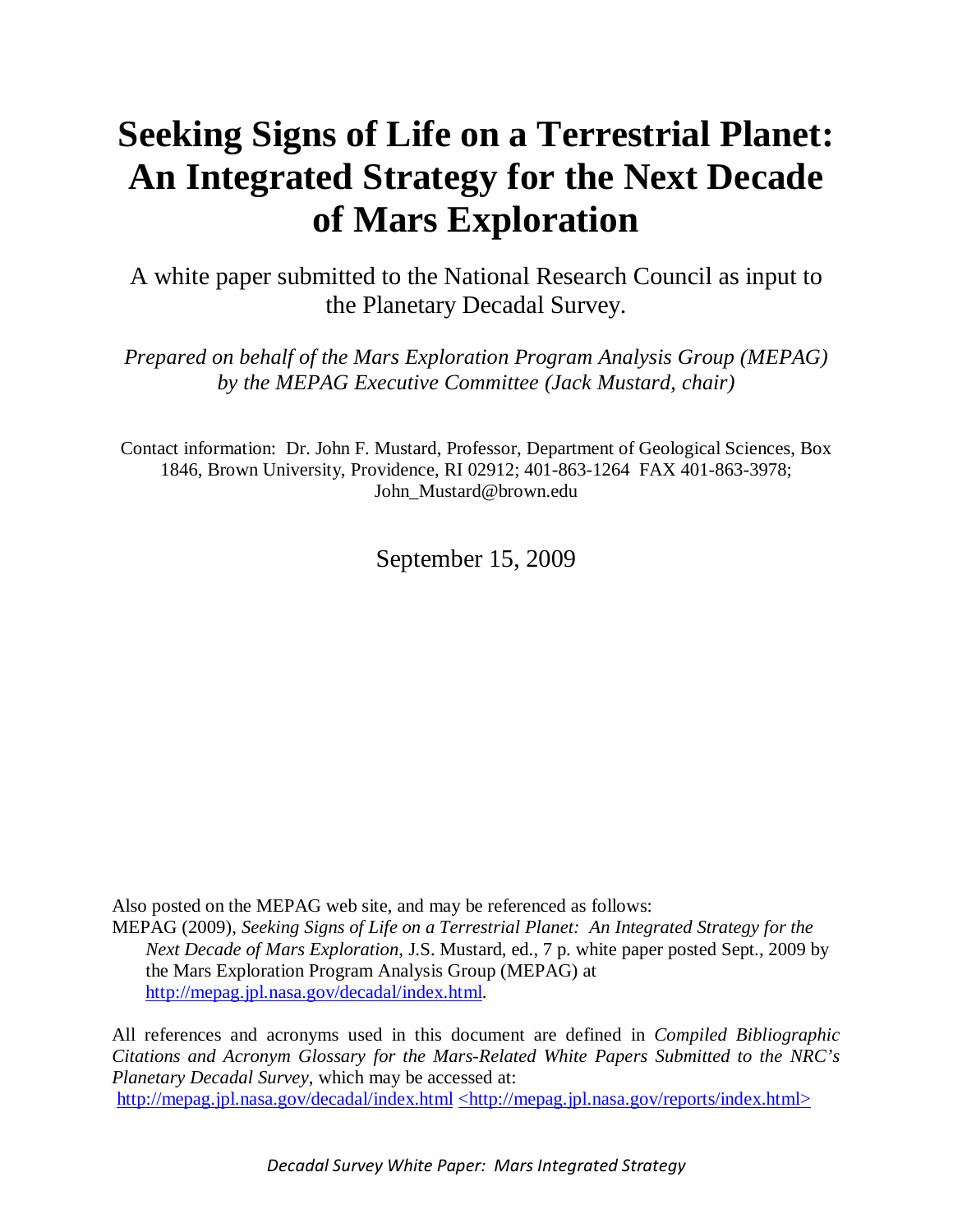## **Mars: A Laboratory for Solar System Processes**

The Mars Exploration Program Analysis Group (MEPAG) has maintained since 2001 a prioritized listing (referred to as the "Goals Document") of the most important currently open scientific goals and objectives about Mars that could be addressed using the flight program (MEPAG, 2008). The broad and ambitious nature of this list reflects the complexity of Mars itself and, amongst the terrestrial planets and Moon, the nearly unique physical record on Mars of geological, climatic and pre-biotic, if not biological, processes that have occurred over four billion years of its history. The MEPAG (2008) list has more objectives and investigations on it than can be addressed in the one-decade period being considered by the Planetary Decadal Survey. Given the resource constraints, how can we determine the subset of the MEPAG list that will become the specific scientific objectives for the next decade? What strategies will connect the different lines of scientific inquiry?

Although we have learned many things about Mars from recent and ongoing missions, Mars remains a compelling target for planetary exploration for four primary scientific reasons (summarized in MEPAG, 2009). The objectives for Mars of the next decade can be framed in the context of these broad scientific drivers.

- 1. Early evolution of the terrestrial planets, including our own Earth;
- 2. A means to approach, and possibly answer, questions about the origin and evolution of life elsewhere in the Universe and, by comparison, on our own world;
- 3. The nature of short- and long-term climate change as driven by orbital variations;
- 4. The internal structure and origin of the terrestrial planets.

In addition, Mars is a long-term strategic target for the human exploration program (MEPAG, 2009). The compelling rationale for the human spaceflight program is partly driven by science, and partly by other considerations.

Finally, in considering scientific objectives for the flight program, it is critically important to consider a number of factors related to mission implementation, including technical readiness and political and financial realities.

## **Proposed Science Objectives for the Next Decade**

Specific high priority questions that could be addressed in the next decade are (enumerated goals refer to the MEPAG Goals listing; this specific list was vetted at the July 2009 MEPAG meeting (Mustard et al., 2009)):

- How does the planet interact with the space environment, and how has that affected its evolution? (Goal II)
- What is the diversity of aqueous geologic environments? (Goal I, II, III)
- Are reduced carbon compounds preserved and what geologic environments have these compounds? (Goal I)
- What is the complement of trace gases in the atmosphere and what are the processes that govern their origin, evolution, and fate? (Goal I, II, III)
- What is the detailed mineralogy of the diverse suite of geologic units and what are their absolute ages? (Goal II, III)
- What is the record of climate change over the past 10, 100, and 1000 Myrs? (Goal II, III)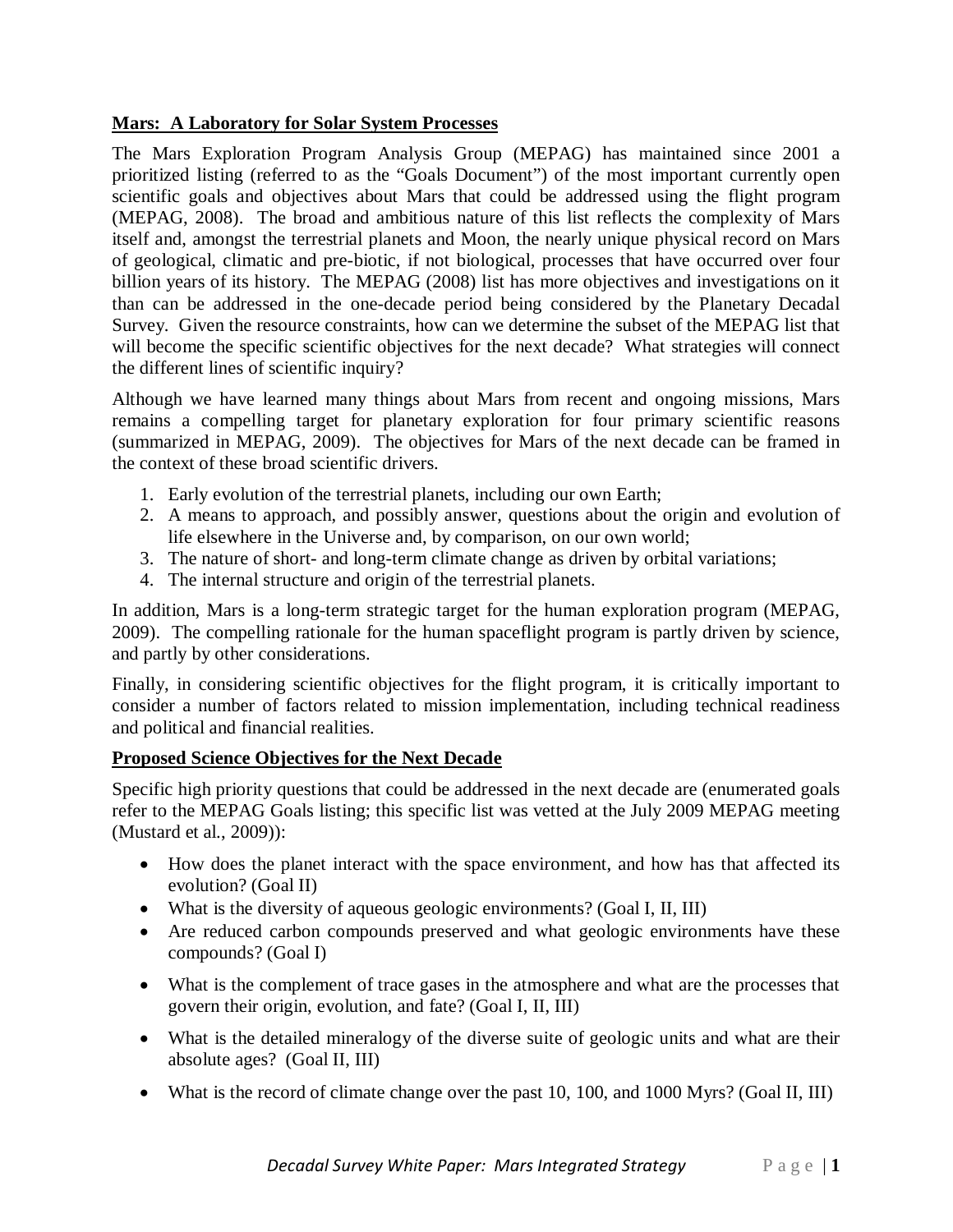• What is the internal structure and activity? (Goal III)

## **Mission Concepts and Architecture**

Missions can be proposed that would address the above scientific objectives, which encompass those previously defined goals from the last planetary decadal survey (NRC, 2003) not yet fulfilled for Mars. That SSE decadal survey and subsequent assessments (NRC, 2006) suggested the following missions: 1) a sample return mission to make progress on a broad front of fundamental scientific questions; 2) a Mars Science Laboratory (MSL) to explore a watermodified environment identified from orbital data; 3) an aeronomy mission to understand the processes of atmospheric composition, evolution and loss of volatiles to space; and 4) a network mission to characterize the interior structure / activity and to address meteorological objectives. The continued pursuit of these suggested missions, taking into account new discoveries and lessons learned, is an integral part of the exploration strategy for the coming decade.

The success of the MEP to date shows the value of mission interdependencies that could leverage resources and reduce risk, both technical and scientific, to achieve the highest priority scientific objectives. Outstanding examples of the benefit of interdependencies are site selection (for PHX and MSL), critical event coverage (for ODY, MRO, MER, PHX), and data relay (MER, PHX). (See Edwards et al., 2009.) Furthermore, all mission concepts must balance the firmness of the scientific foundation, the technical feasibility, and the cost/risk implications of the proposed mission concepts. For Mars, in the past and as advocated here for the next decade, these mission factors have been explored and assessed by MEPAG, particularly through their Science Analysis Groups (Murchie et al., 2008; Pratt et al., 2009; Banerdt et al., 2009), and by groups chartered by NASA, including the Mars Architecture Tiger Teams (Christensen et al., 2008, 2009) and the Mars Architecture Review Team (MART; S. Hubbard, chair).

*The mission building blocks (concepts and plans) and the architecture linking them are described here in further detail. Together, they form an integrated strategy for the next decade of Mars exploration that would address the highest priority science objectives for Mars and planetary exploration.*

## **Steps in Progress**

Here we describe briefly the steps that the NASA Mars Exploration Program is already taking to address some of the scientific objectives outlined earlier.

## Mars Science Laboratory *– MSL*

Motivated by its growing body of orbital reconnaissance and *in situ* findings, the MEP is developing the Mars Science Laboratory rover to investigate *in situ* a water-modified environment. MSL is not designed as a life detection mission, although MSL brings a more sensitive detector of organic material than was flown on Viking. MSL will explore the habitability of the site by using its analytical laboratories to analyze powdered material drilled from rocks and by imaging geologic structures and surface textures at a variety of scales. MSL will generally characterize the stratigraphic and compositional context of the landing site, taking advantage of the rover's mobility. MSL will go to a site where orbital reconnaissance has established both morphologic and compositional evidence for the action of water and where the potential for preservation of biosignatures, should they exist, is high. In doing so, MSL will also utilize a new landing system capable of placing a metric ton safely on the surface of Mars,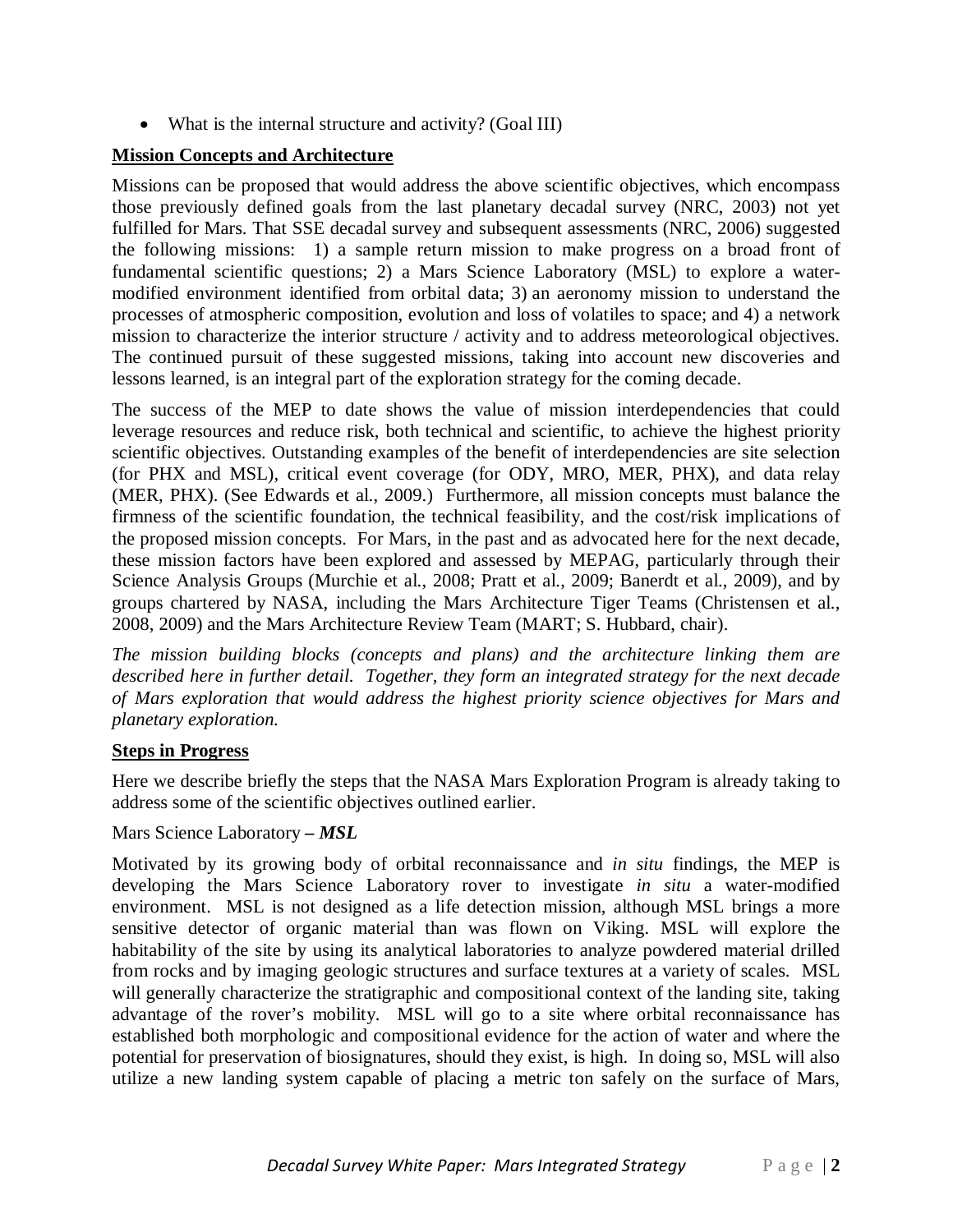thereby demonstrating a feed-forward technology that can be exploited in future missions. The MSL spacecraft, now in development, is scheduled to launch in 2011.

## *Mars Atmospheric and Volatile Evolution Mission - MAVEN*

MAVEN, currently in the formulation phase, is NASA's second Mars Scout mission. It directly responds to the recommendation of the last planetary decadal survey to understand the loss of volatiles to space. Planned for launch in 2013, MAVEN would orbit Mars to observe and quantify current atmospheric escape processes and thus to provide a firm basis for modelling what may have happened in the past. Ancient water not frozen into the planet's surface may have been lost to space, especially after the demise of the global magnetic field permitted the solar wind emanating from a bright UV early Sun to sweep through the atmosphere. Understanding the volume of water lost to space as compared to the volume locked in subsurface ice and surface alteration is one key to understanding the evolution of water on Mars.

#### **Mars Mission Objectives for the Next Decade**

Given the questions that could be addressed by the MSL and baselined MAVEN missions, the remaining science objectives call for the following specific actions:

- Given the diversity of sites revealed by recent Mars missions, explore a new site with high potential for habitability and geological discovery. At that site, evaluate past environmental conditions, the potential for preservation of the signs of life, and seek candidate biosignatures.
- Test hypotheses relating to the origin of trace gases in the atmosphere, and the processes that may cause their concentrations to vary in space and time.
	- o Also extend the current record of present climate variability
- Establish at least one (and preferably more) solid planet geophysical monitoring station with a primary purpose of measuring seismic activity.
- Take specific steps to achieve the return of a set of high-quality samples from Mars to Earth as early in the 2020's as possible:
	- o Fund MSR technology development program early in the next decade
	- o Identify a safe, high-priority site suitable for caching samples for possible return
	- o Establish a potentially returnable cache of samples on Mars.

These steps are not mutually exclusive and provide opportunities for mission synergies.

## **Proposed Mars Mission Architecture for the Next Decade**

The above mission objectives could be achieved through four mission concepts, for which measurement objectives, mission linkage, and science rationale are now briefly described.

## *Trace Gas Mission Orbiter Concept – 2016 (TGM; see Smith et al. & Edwards et al., 2009)*

- Detect remotely a suite of trace gases with high sensitivity (e.g., <ppb)
- *Characterize their time/space variability over the planet for 1 Mars year & infer sources*
- *Replenish for several years the orbiter infrastructure needed for future mission support*

Ground-based and MEX detections of methane in the Mars atmosphere introduced a new crosscutting element addressing both astrobiology and geoscience goals. Methane's presence and reported variability requires active subsurface sources and unknown chemical sinks. To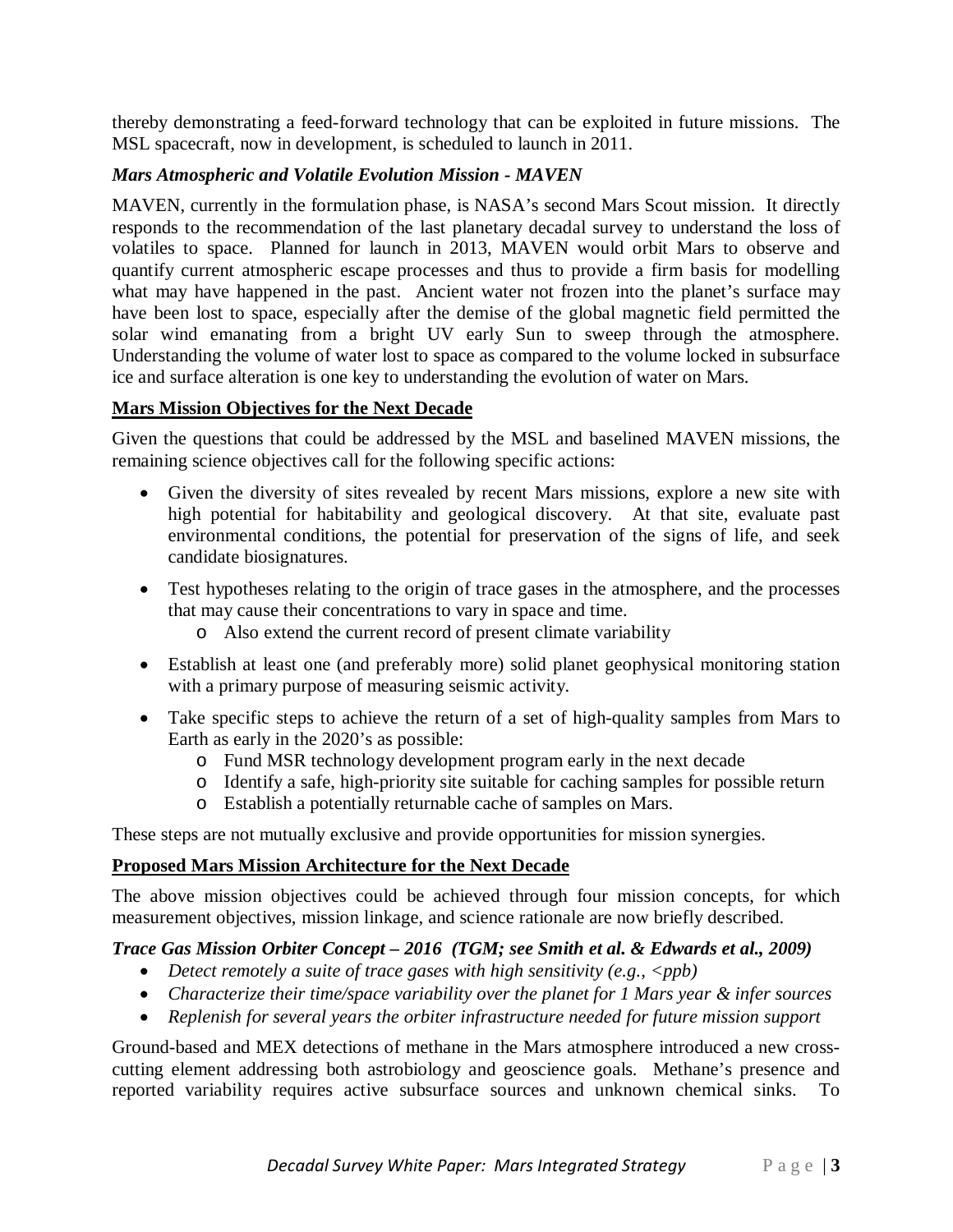understand the nature of the subsurface source and whether it is biochemical or geochemical requires detection of a broad suite of trace gases (e.g., higher-order hydrocarbons, sulfur and nitrogen bearing gases, water vapor and isotopes) in addition to methane. Identification of localized sources could further define their nature and could provide targets for future exploration. Even if methane is not as variable as reported, establishing a much improved trace gas inventory would help in understanding volatile loss in the atmosphere and the potential role of trace gases in past climates, particularly as reflected in isotopic ratios. This relatively low cost orbital mission (~\$750M, including launch vehicle, spacecraft, instruments) is possible in the energetically challenging 2016 launch opportunity. Its early flight would provide vital mission support for later missions and a timely follow-up of an important discovery about Mars today.

## *Network Mission Concept – 2020 (NET; see Banerdt et al., 2009)*

- *Determine the planet's internal structure & composition, including core, mantle & crust*
- *Collect simultaneous network meteorological data*

The established existence of an early global magnetic field and the possible transition in chemical alteration of the surface following its demise brings new emphasis to understanding interior structure and processes. The priority would be to emplace 3-4 seismic stations on the surface to make critical measurements of internal activity and structure. Measurements of heat flow and surface-based meteorological measurements have also been proposed. The latter could be highly leveraged by atmospheric sounding of temperature and dust (plus trace gases) from the proposed 2016 orbiter, and data from even a few stations would provide valuable ground truth for the remote sensing data. The network geophysical science would benefit from the relay capabilities required of the proposed 2016 orbiter. Depending on implementation, preliminary estimates of the total mission cost suggest that a 3-4 station network might cost ~\$1B.

#### *Sample Return Campaign Concept – 2018 and beyond (see Borg et al., 2009)*

• *Make a major advance in understanding Mars, from both geochemical and astrobiological perspectives, by the detailed analysis of carefully selected samples of Mars returned to Earth* 

Of the Mars missions needed to address the objectives outlined earlier, the proposed sample return is the most challenging. *The return of carefully selected samples even from a single well-chosen site would be the means to make the greatest progress at this point in planetary exploration*. The recognized challenges of definitively detecting biosignatures, especially when attempted *in situ*, has raised the priority of sample return for astrobiological studies (NRC, 2007) to the same high level given sample return for geochemistry, including geochronology. For both science areas, the return of samples would provide the opportunity for repeated experimentation with the latest analytic tools, including the all-important ability to follow-up on preliminary discoveries with new or revised analytic approaches. Knowledge of the samples' context on Mars, including detailed knowledge of the environment from which they were selected, would also be crucial for defining the laboratory analyses and interpreting their results.

The pursuit of the proposed sample return campaign in a step-by-step approach now appears to be within the international community's grasp, both scientifically and technically. Orbital reconnaissance, experience with surface operations and the development of the MSL Entry/Descent/Landing system have reduced both the scientific and technical risks of sample return, in accordance with the NRC desires (NRC, 2003, 2006) that NASA take steps to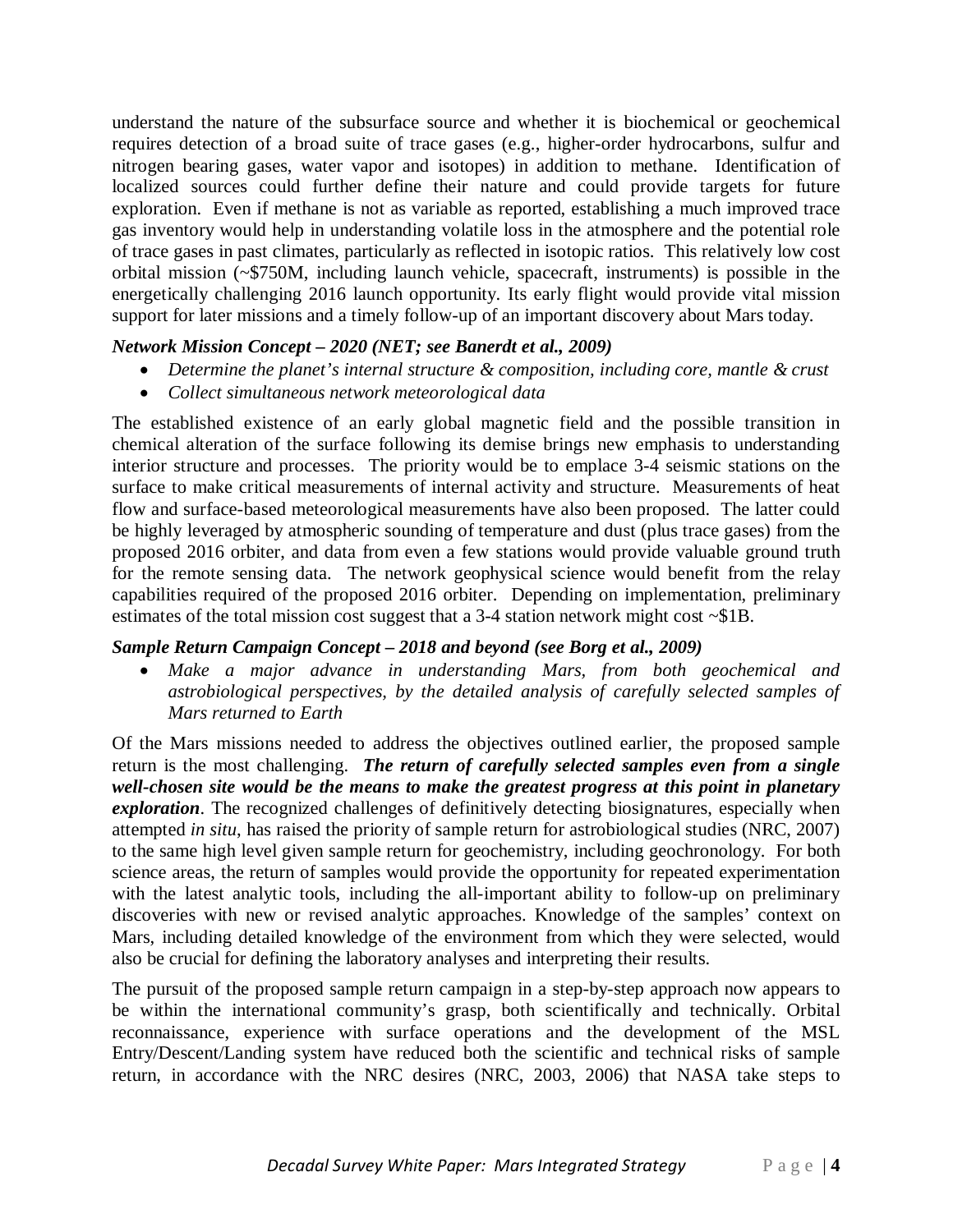implement a sample return mission as soon as possible. The next mission steps in the proposed sample return campaign would be:

- Collection of appropriate samples and caching them at an appropriate site;
- Acquisition of the cache and launch of it into Mars orbit:
- Rendezvous with the cache in Mars orbit and return to Earth.

The activities for the next decade with regard to the proposed sample return are:

- Identification of the sample return site;
- Deployment of a caching rover, preferably launched in the 2018 opportunity; and
- Initiation of a technology development program for the proposed sample return cacher, Mars ascent vehicle, and Earth-return orbiter.
- Planning for sample handling and analysis facilities for the proposed return of samples.

## **Sample Return - Technology Development (see Hayati et al., 2009)**

Major challenges include the development of the Mars Ascent Vehicle (MAV), sample acquisition/handling/caching, and back planetary protection procedures. While still challenging, development of a fetch rover, more modest advances in the orbiter capture and return mechanisms, and tweaking of the MSL delivery system would be building on the current program's investment in flight articles. Development of contamination control procedures and planning for the proposed future sample handling facilities also needs early investment. Early investment in these areas would reduce mission risks and help control costs.

## *Sample Return – Caching with a 2018 Rover Concept (see Pratt et al., 2009)*

**Site Selection (see Grant et al., 2009):** The existence of environments where (liquid) water has reworked the morphology and composition of the surface has been established with data from orbital and landed spacecraft. A number of sites were revealed that had the potential that compositional and geomorphic signatures of past ancient life—or that evidence of how far the pre-biotic chemical evolution went—would be preserved. MSL will explore the habitability of one such site with its sophisticated analytic laboratories, but it does not have the type of sample coring and caching apparatus needed to produce the cache itself.

A caching rover proposed here for launch to a new site in 2018 could be directed back to the MSL site *if MSL were to make a sufficiently compelling discovery*. (This addresses the concern raised in previous assessments of insufficient time to respond to MSL results; NRC, 2006.) In any case, whether from a new site or one previously visited (e.g., MSL or MER), the sample cache prepared there would be extracted from a well-characterized environment.

Furthermore, there are distinct advantages of going to a new site for the caching rover. First, another aqueous environment could be explored, as the instrumentation needed for sample selection for a cache could also conduct high priority *in situ* science. Second, and perhaps more importantly, all possible objectives for sample return could be weighed in the selection process; this differs from the MSL site selection process in that access to non-sedimentary rock types and landforms were (by design) not given high priority. Thus a new site would be chosen based on existing orbital data and future directed observations (Grant et al., 2009), guided by experience gained with MER and MSL, but with broader criteria focused on a potential sample return.

# **2018 Mars Astrobiology Explorer-Cacher Concept** *(MAX-C rover; see Pratt et al., 2009)*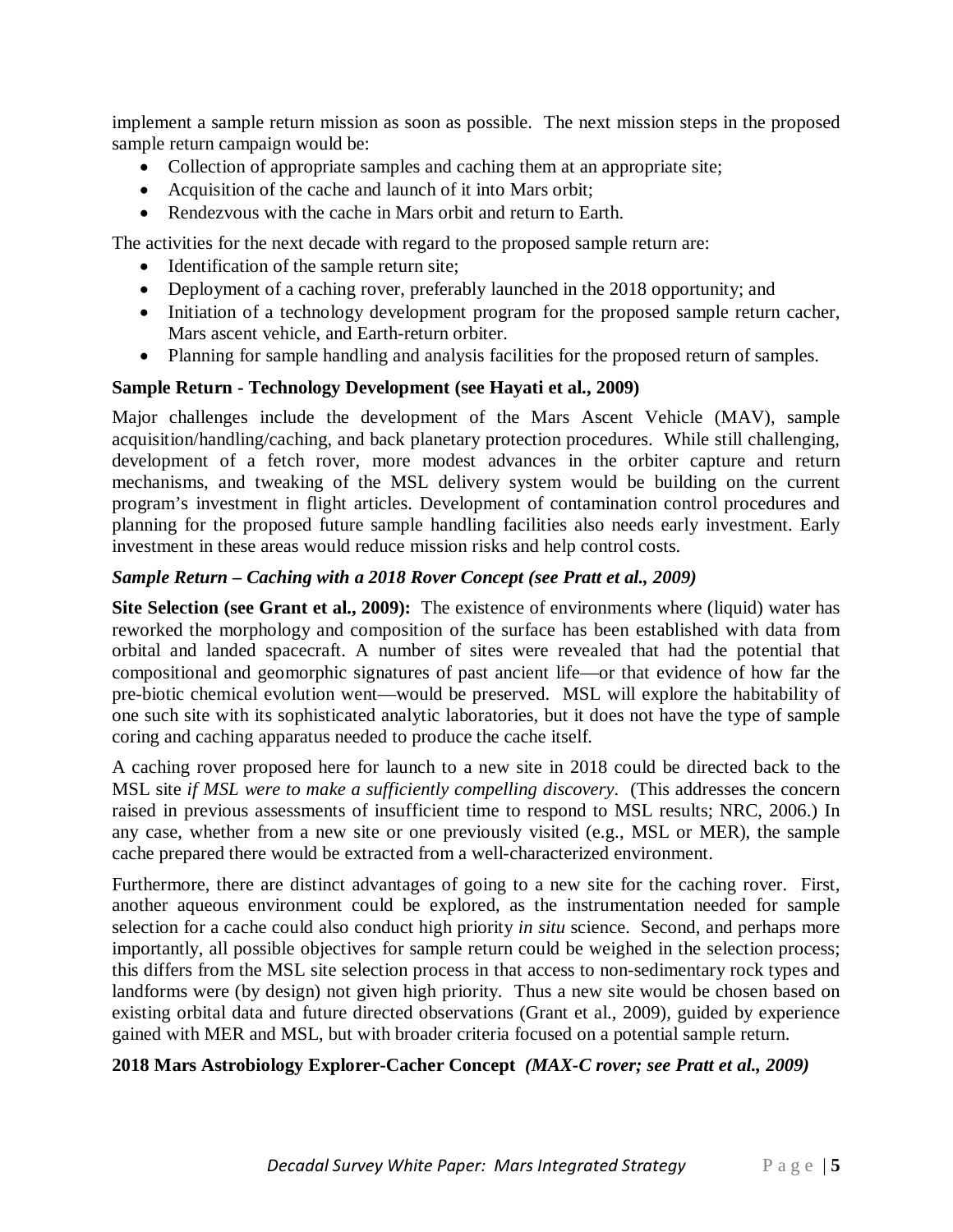- *Explore Mars habitability in the context of diverse aqueous environments provided by a new site; characterize the explored environment suitable for potential sample return*
- *Select and prepare samples for possible return*

To provide flexibility while building on the MSL technical heritage, the next landed mission proposed after MSL would have sufficient instrumentation to characterize the site and to select samples for caching at a new site. It would not need the MSL onboard analytical laboratories, but would have the ability to core into rocks at carefully selected points. It should have the range needed to get the diversity of samples that would greatly enhance the value of the returned material and to park in an area potentially accessible by a fetch rover from the proposed sample return lander. Launch in 2018 would leave ample time to respond to an MSL discovery but also would take advantage of the favorable entry conditions during that opportunity.

While launch of the proposed rover in 2020 is still possible technically, such a launch would be almost 10 years after the MSL development. Building sooner on the personal and technical expertise developed by MSL would reduce both technical and cost risk.

It is reasonable to ask what would be this mission's contribution if a sample return were delayed indefinitely. The answer is there is great value in exploring a new site, especially with rock coring capability. The diversity of Mars, now and early in its history, is quite remarkable nearly a dozen geologic/ climatic unit types have been identified (Murchie et al., 2008), many with habitability potential. The proposed 2018 rover, delivered by the MSL system, could carry instruments whose remote sensing and contact science capabilities go beyond the MER capabilities, even without the MSL analytic capabilities. Much could be learned about Mars from its *in situ* exploration even as it prepares a cache for the future. Fortunately, there is enormous overlap between the capabilities required for sample selection and those able to support highvalue *in situ* science. Preliminary estimates of the total mission cost of this rover concept suggest that it is in the range  $\sim $1.5 - 2B$ .

## **Possible NASA-ESA Collaboration**

This suite of proposed missions is a challenging program and, with the proposed sample return, an expensive one. A promising development is that NASA and ESA are co-aligned in their interests for the next decade (i.e., a Trace Gas Mission, a landed rover mission, and network mission concepts) and beyond (a sample return in the early 2020's). In recent discussions, there is general agreement on a suite of options to consider, although much work remains to finish definition of the international program's elements and to get commitment from the agencies involved. Since the discussion of those commitments is ongoing at this time, potential collaborations are not discussed further here.

## **A New Theme: Seeking Signs of Life on Mars**

The "Follow the Water" theme served Mars exploration well by connecting discipline goals in our investigations of Mars just as those processes (geological, geophysical, meteorological, chemical and potentially biological) have been connected through Mars history. As the numerous missions to Mars have revealed the diversity of its environments and the complexity of its history, other themes have emerged which MEPAG has considered and which NASA, to some extent, has adopted:

- Introduced in 2000: Follow the Water [MGS, ODY, MER, MEX, MRO, PHX]
- Introduced in 2004: Understand Mars as a System [All]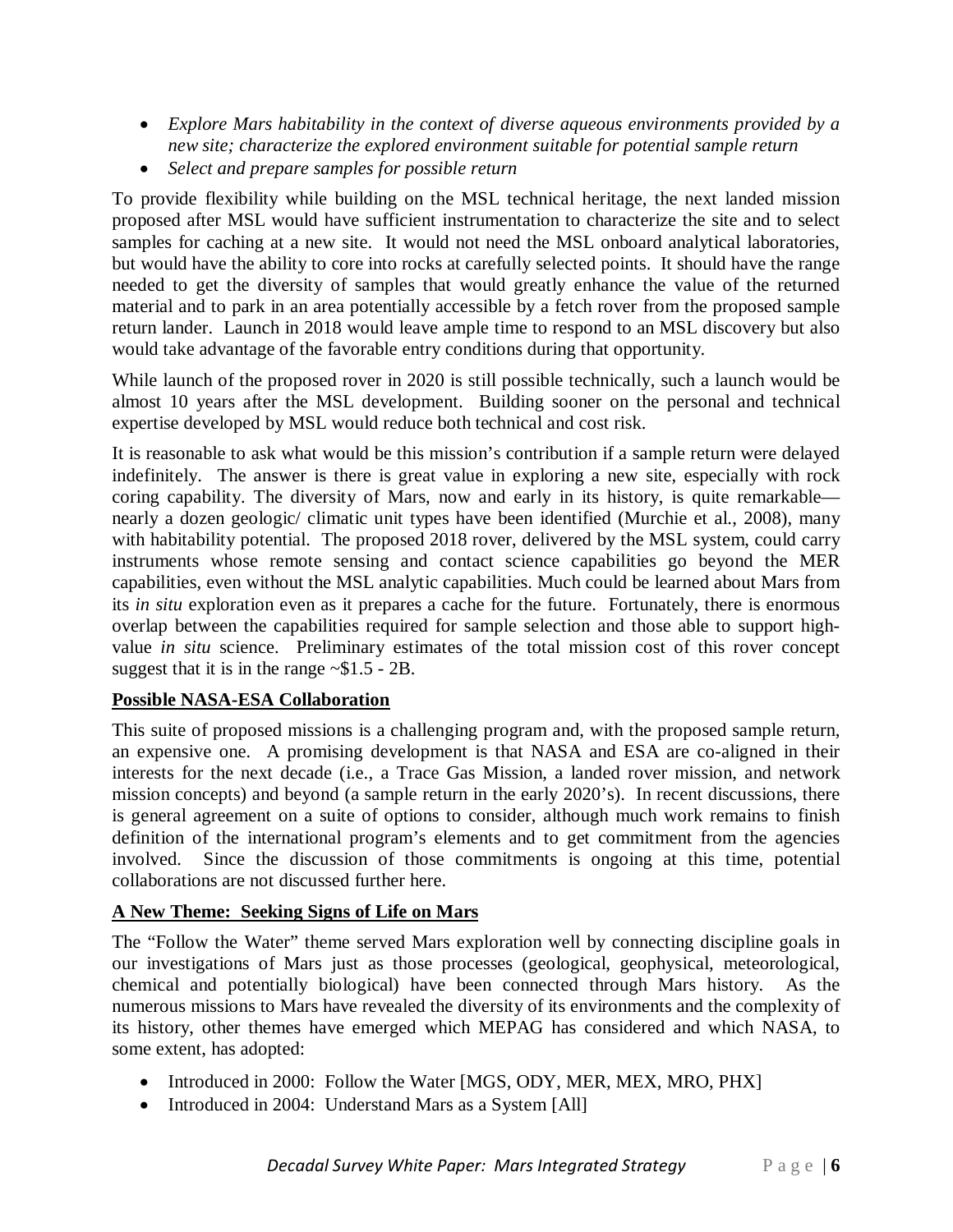• Introduced in 2005: Seek Habitable Environments [MSL, MSR]

In 2008, MEPAG began debating a new theme that would focus on the MEPAG Life Goal as first amongst equals (see e.g. Murchie et al., 2008). The issue was how to capture in a phrase the essence of the MEPAG goal (including Solar System Exploration decadal survey quests) without jumping prematurely to a mission of life detection—a lesson learned from Viking.

The Mars Architecture Tiger Teams (MATT), chartered by NASA to address the direction and feasibility of Mars mission architecture, followed the MEPAG MSS SAG by concluding (Christensen et al., 2008): "*The focus on future missions should be "explore habitable environments" of the past and present, including the "how, when and why" of environmental change".* Although quantitatively assessing environmental habitability is the objective of MSL, the growing body of information about the diverse aqueous environments of Mars indicates that we are ready for more ambitious next steps, in concurrence with the major findings of the NRC (2007): "*The search for evidence of past or present life, as well as determination of the planetary context that creates habitable environments, is a compelling primary focus for NASA's Mars Exploration Program*". Furthermore, *"The greatest advance in understanding Mars, from both an astrobiology and a more-general scientific perspective, will come about from laboratory studies conducted on samples of Mars returned to Earth."*

In June, 2009, the Mars Architecture Review Team proposed the following strategy for the next decade of Mars exploration: *"Seeking Signs of Life"*. The Mars science community discussed and accepted this specific proposal at the July 2009 MEPAG meeting.

## **Summary: Seeking Signs of Life on Mars**

The following mission building blocks are proposed for the coming decade:

- **TGM** to determine the abundances and spatial/temporal variations of trace gases and isotopes in the present atmosphere and their implications for life
- **NET** to explore the nature and history of the interior and the implications for the surface and atmospheric environments
- MSR [MAX-C + Return Lander & Orbiter] to return diverse suites of carefully chosen samples from a well-characterized site to Earth for detailed geological and astrobiological study.

These proposed program elements would address high priority science objectives for both Mars and Solar System exploration by tapping into the virtually unique physical record of large body evolution that Mars provides, even while examining the dynamic processes still at work on the planet today. Analysis of returned samples would revolutionize our understanding of Mars, both across multiple disciplines and as the integrated understanding of a complex planet and of Solar System processes.

This strategy would implement missions of high scientific priority as recommended by previous NRC reports, while responding to new discoveries. The proposed step-by-step approach to sample return would provide a credible path with defined way-points, while conducting important *in situ* science.

This integrated strategy does not address all of the high-priority scientific objectives for Mars no one strategy could within the projected resources. However, these steps would make the